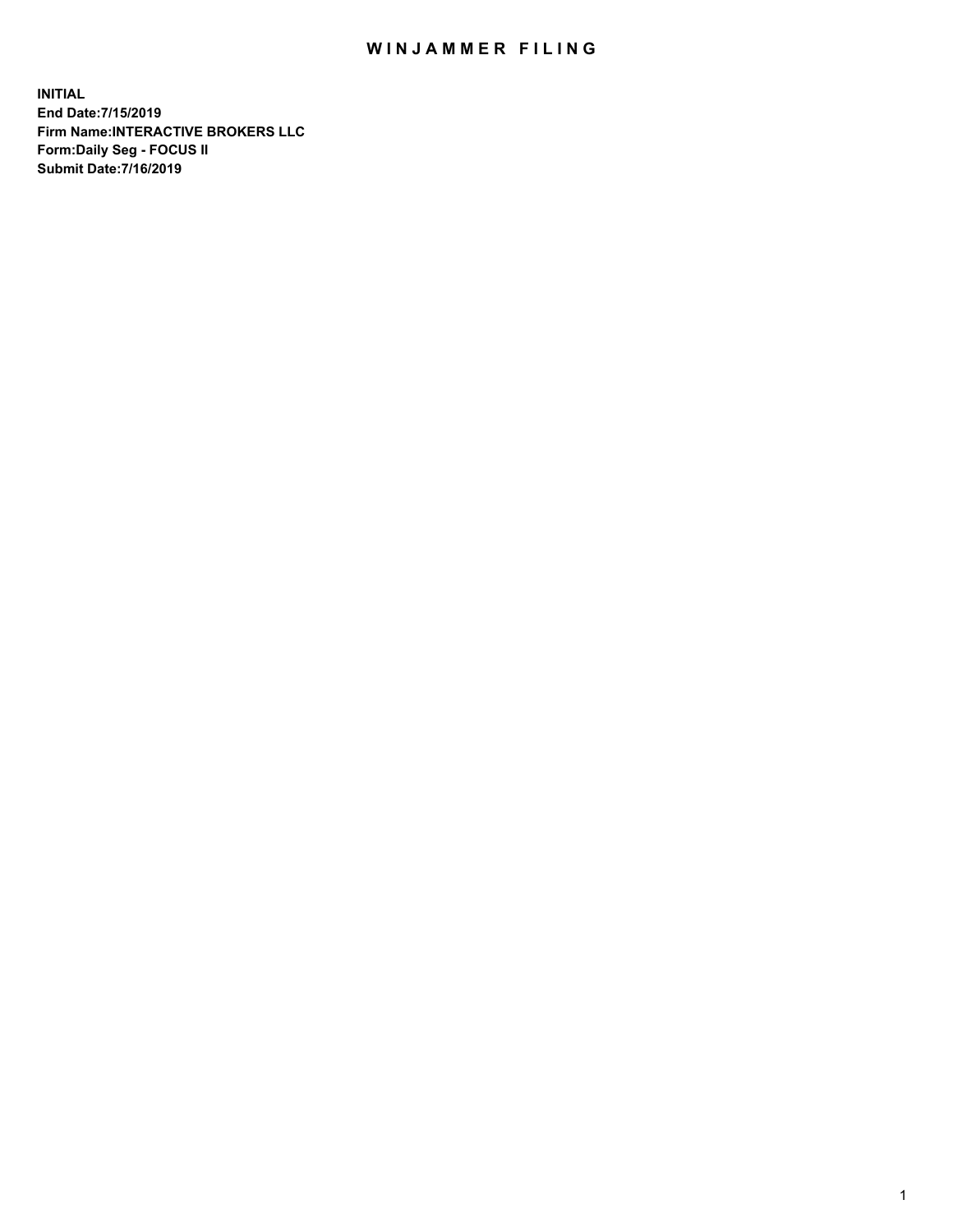**INITIAL End Date:7/15/2019 Firm Name:INTERACTIVE BROKERS LLC Form:Daily Seg - FOCUS II Submit Date:7/16/2019 Daily Segregation - Cover Page**

| Name of Company                                                                                                                                                                                                                                                                                                                | <b>INTERACTIVE BROKERS LLC</b>                                                                           |
|--------------------------------------------------------------------------------------------------------------------------------------------------------------------------------------------------------------------------------------------------------------------------------------------------------------------------------|----------------------------------------------------------------------------------------------------------|
| <b>Contact Name</b>                                                                                                                                                                                                                                                                                                            | James Menicucci                                                                                          |
| <b>Contact Phone Number</b>                                                                                                                                                                                                                                                                                                    | 203-618-8085                                                                                             |
| <b>Contact Email Address</b>                                                                                                                                                                                                                                                                                                   | jmenicucci@interactivebrokers.c<br>om                                                                    |
| FCM's Customer Segregated Funds Residual Interest Target (choose one):<br>a. Minimum dollar amount: ; or<br>b. Minimum percentage of customer segregated funds required:% ; or<br>c. Dollar amount range between: and; or<br>d. Percentage range of customer segregated funds required between:% and%.                         | <u>0</u><br>$\overline{\mathbf{0}}$<br>155,000,000 245,000,000<br>0 <sub>0</sub>                         |
| FCM's Customer Secured Amount Funds Residual Interest Target (choose one):<br>a. Minimum dollar amount: ; or<br>b. Minimum percentage of customer secured funds required:%; or<br>c. Dollar amount range between: and; or<br>d. Percentage range of customer secured funds required between:% and%.                            | <u>0</u><br>$\overline{\mathbf{0}}$<br>80,000,000 120,000,000<br><u>00</u>                               |
| FCM's Cleared Swaps Customer Collateral Residual Interest Target (choose one):<br>a. Minimum dollar amount: ; or<br>b. Minimum percentage of cleared swaps customer collateral required:% ; or<br>c. Dollar amount range between: and; or<br>d. Percentage range of cleared swaps customer collateral required between:% and%. | $\overline{\mathbf{0}}$<br>$\underline{\mathbf{0}}$<br>$\underline{0}$ $\underline{0}$<br>0 <sub>0</sub> |

Attach supporting documents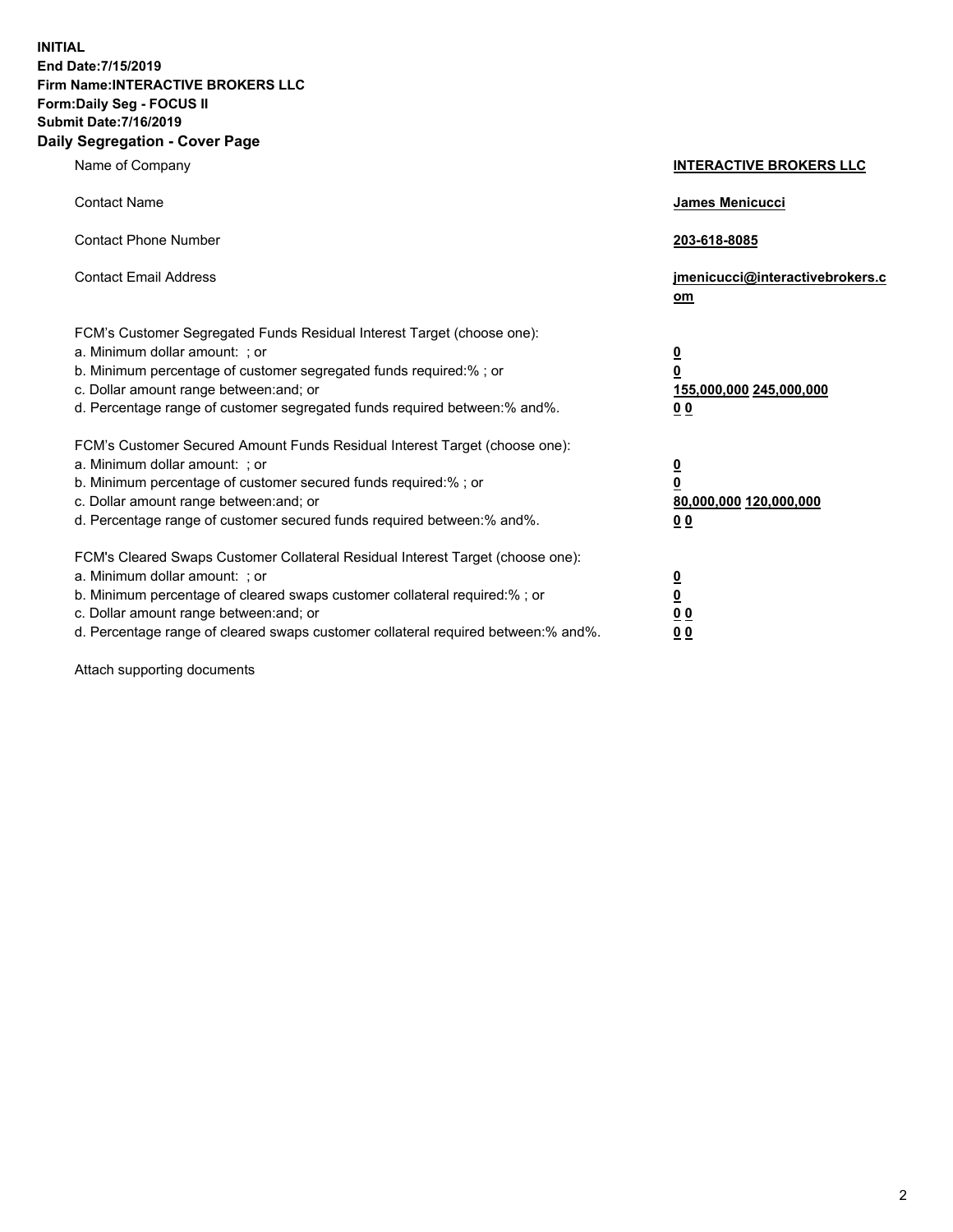## **INITIAL End Date:7/15/2019 Firm Name:INTERACTIVE BROKERS LLC Form:Daily Seg - FOCUS II Submit Date:7/16/2019 Daily Segregation - Secured Amounts**

|     | Daily Jegi egation - Jeculed Alliounts                                                                     |                                  |
|-----|------------------------------------------------------------------------------------------------------------|----------------------------------|
|     | Foreign Futures and Foreign Options Secured Amounts                                                        |                                  |
|     | Amount required to be set aside pursuant to law, rule or regulation of a foreign                           | $0$ [7305]                       |
|     | government or a rule of a self-regulatory organization authorized thereunder                               |                                  |
| 1.  | Net ledger balance - Foreign Futures and Foreign Option Trading - All Customers                            |                                  |
|     | A. Cash                                                                                                    | 477,926,254 [7315]               |
|     | B. Securities (at market)                                                                                  | $0$ [7317]                       |
| 2.  | Net unrealized profit (loss) in open futures contracts traded on a foreign board of trade                  | 18,134,306 [7325]                |
| 3.  | Exchange traded options                                                                                    |                                  |
|     | a. Market value of open option contracts purchased on a foreign board of trade                             | 115,654 [7335]                   |
|     | b. Market value of open contracts granted (sold) on a foreign board of trade                               | -19,147 [7337]                   |
| 4.  | Net equity (deficit) (add lines 1.2. and 3.)                                                               | 496,157,067 [7345]               |
| 5.  | Account liquidating to a deficit and account with a debit balances - gross amount                          | 19,693 [7351]                    |
|     | Less: amount offset by customer owned securities                                                           | 0 [7352] 19,693 [7354]           |
| 6.  | Amount required to be set aside as the secured amount - Net Liquidating Equity                             | 496,176,760 [7355]               |
|     | Method (add lines 4 and 5)                                                                                 |                                  |
| 7.  | Greater of amount required to be set aside pursuant to foreign jurisdiction (above) or line                | 496,176,760 [7360]               |
|     | 6.                                                                                                         |                                  |
|     | FUNDS DEPOSITED IN SEPARATE REGULATION 30.7 ACCOUNTS                                                       |                                  |
| 1.  | Cash in banks                                                                                              |                                  |
|     | A. Banks located in the United States                                                                      | 120,756,126 [7500]               |
|     | B. Other banks qualified under Regulation 30.7                                                             | 0 [7520] 120,756,126 [7530]      |
| 2.  | Securities                                                                                                 |                                  |
|     | A. In safekeeping with banks located in the United States                                                  | 413,823,630 [7540]               |
|     | B. In safekeeping with other banks qualified under Regulation 30.7                                         | 0 [7560] 413,823,630 [7570]      |
| 3.  | Equities with registered futures commission merchants                                                      |                                  |
|     | A. Cash                                                                                                    | $0$ [7580]                       |
|     | <b>B.</b> Securities                                                                                       | $0$ [7590]                       |
|     | C. Unrealized gain (loss) on open futures contracts                                                        | $0$ [7600]                       |
|     | D. Value of long option contracts                                                                          | $0$ [7610]                       |
|     | E. Value of short option contracts                                                                         | 0 [7615] 0 [7620]                |
| 4.  | Amounts held by clearing organizations of foreign boards of trade                                          |                                  |
|     | A. Cash                                                                                                    | $0$ [7640]                       |
|     | <b>B.</b> Securities                                                                                       | $0$ [7650]                       |
|     | C. Amount due to (from) clearing organization - daily variation                                            | $0$ [7660]                       |
|     | D. Value of long option contracts                                                                          | $0$ [7670]                       |
|     | E. Value of short option contracts                                                                         | 0 [7675] 0 [7680]                |
| 5.  | Amounts held by members of foreign boards of trade                                                         |                                  |
|     | A. Cash                                                                                                    | 74,299,053 [7700]                |
|     | <b>B.</b> Securities                                                                                       | $0$ [7710]                       |
|     | C. Unrealized gain (loss) on open futures contracts                                                        | 9,937,638 [7720]                 |
|     | D. Value of long option contracts                                                                          | 115,654 [7730]                   |
|     | E. Value of short option contracts                                                                         | -19,147 [7735] 84,333,198 [7740] |
| 6.  | Amounts with other depositories designated by a foreign board of trade                                     | 0 [7760]                         |
| 7.  | Segregated funds on hand                                                                                   | $0$ [7765]                       |
| 8.  | Total funds in separate section 30.7 accounts                                                              | 618,912,954 [7770]               |
| 9.  | Excess (deficiency) Set Aside for Secured Amount (subtract line 7 Secured Statement<br>Page 1 from Line 8) | 122,736,194 [7380]               |
| 10. | Management Target Amount for Excess funds in separate section 30.7 accounts                                | 80,000,000 [7780]                |
| 11. | Excess (deficiency) funds in separate 30.7 accounts over (under) Management Target                         | 42,736,194 [7785]                |
|     |                                                                                                            |                                  |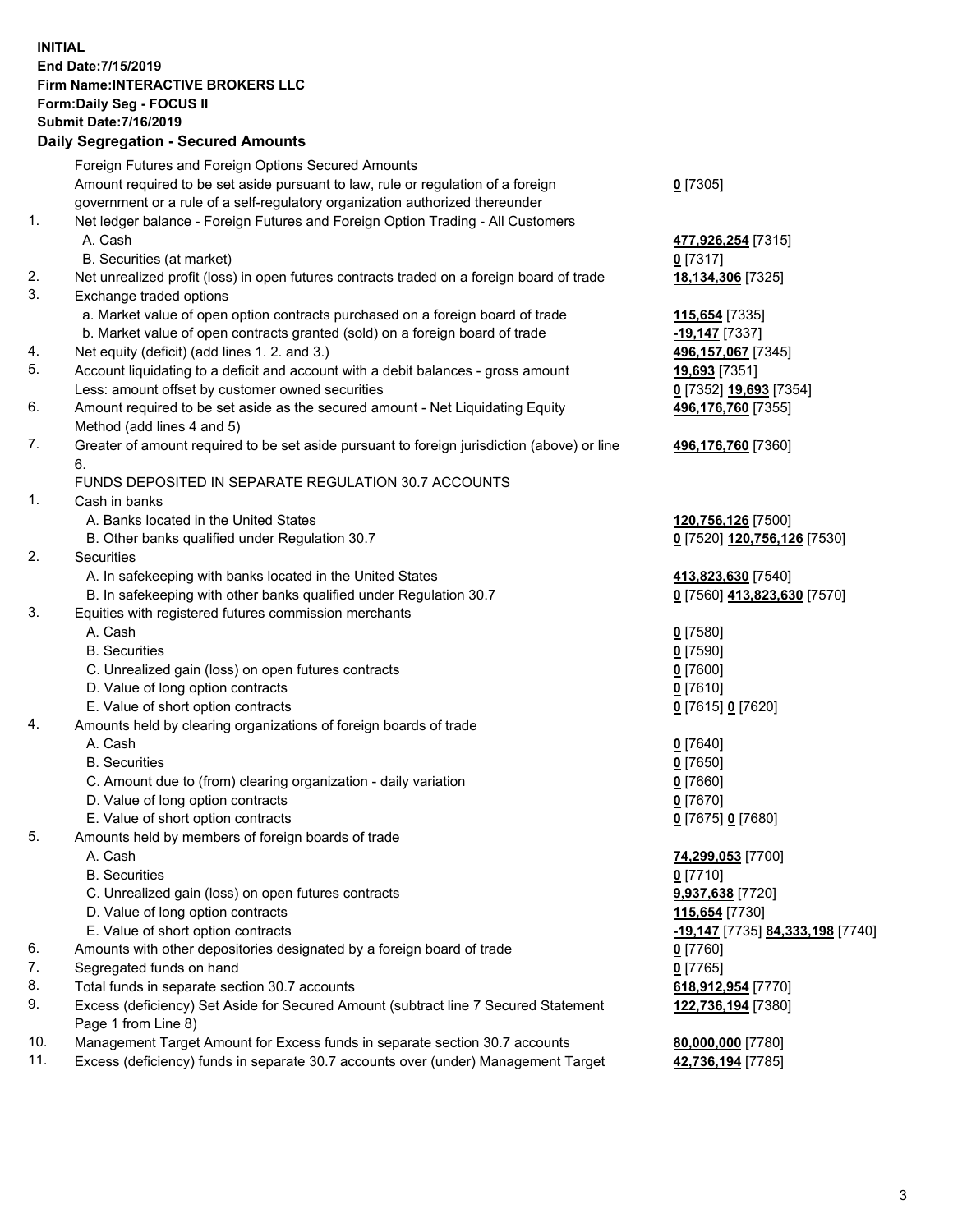**INITIAL End Date:7/15/2019 Firm Name:INTERACTIVE BROKERS LLC Form:Daily Seg - FOCUS II Submit Date:7/16/2019 Daily Segregation - Segregation Statement** SEGREGATION REQUIREMENTS(Section 4d(2) of the CEAct) 1. Net ledger balance A. Cash **3,956,432,718** [7010] B. Securities (at market) **0** [7020] 2. Net unrealized profit (loss) in open futures contracts traded on a contract market **-31,936,738** [7030] 3. Exchange traded options A. Add market value of open option contracts purchased on a contract market **182,223,490** [7032] B. Deduct market value of open option contracts granted (sold) on a contract market **-222,683,794** [7033] 4. Net equity (deficit) (add lines 1, 2 and 3) **3,884,035,676** [7040] 5. Accounts liquidating to a deficit and accounts with debit balances - gross amount **1,330,022** [7045] Less: amount offset by customer securities **0** [7047] **1,330,022** [7050] 6. Amount required to be segregated (add lines 4 and 5) **3,885,365,698** [7060] FUNDS IN SEGREGATED ACCOUNTS 7. Deposited in segregated funds bank accounts A. Cash **786,353,282** [7070] B. Securities representing investments of customers' funds (at market) **2,057,620,480** [7080] C. Securities held for particular customers or option customers in lieu of cash (at market) **0** [7090] 8. Margins on deposit with derivatives clearing organizations of contract markets A. Cash **9,362,159** [7100] B. Securities representing investments of customers' funds (at market) **1,282,456,415** [7110] C. Securities held for particular customers or option customers in lieu of cash (at market) **0** [7120] 9. Net settlement from (to) derivatives clearing organizations of contract markets **-2,906,995** [7130] 10. Exchange traded options A. Value of open long option contracts **182,207,266** [7132] B. Value of open short option contracts **-222,719,061** [7133] 11. Net equities with other FCMs A. Net liquidating equity **0** [7140] B. Securities representing investments of customers' funds (at market) **0** [7160] C. Securities held for particular customers or option customers in lieu of cash (at market) **0** [7170] 12. Segregated funds on hand **0** [7150] 13. Total amount in segregation (add lines 7 through 12) **4,092,373,546** [7180] 14. Excess (deficiency) funds in segregation (subtract line 6 from line 13) **207,007,848** [7190] 15. Management Target Amount for Excess funds in segregation **155,000,000** [7194]

16. Excess (deficiency) funds in segregation over (under) Management Target Amount Excess

**52,007,848** [7198]